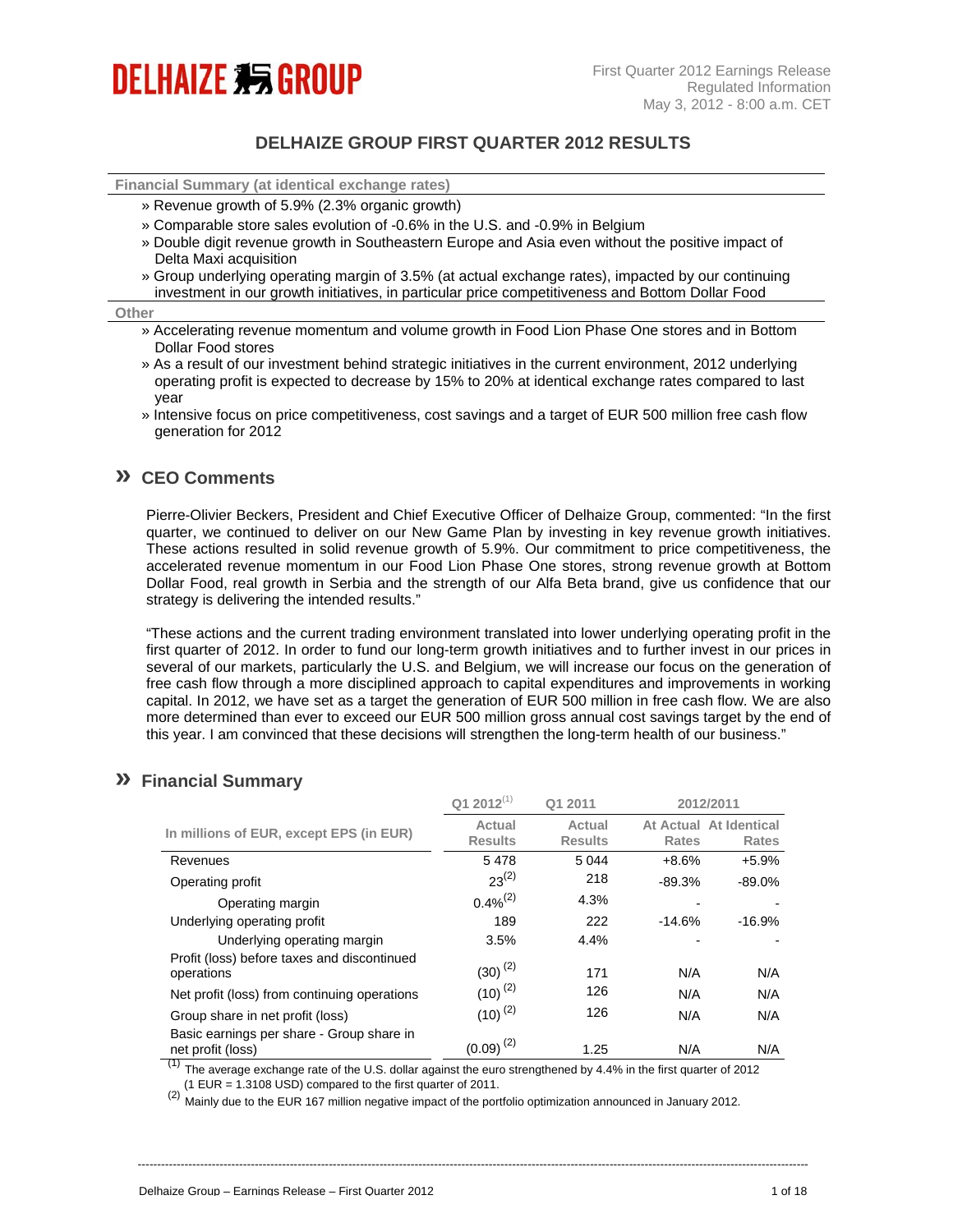### **» First Quarter 2012 Income Statement**

#### **Revenues**

In the first quarter of 2012, Delhaize Group's revenues increased by 8.6% and 5.9% at actual and identical exchange rates, respectively. Organic revenue growth was 2.3%.

The difficult and uncertain global economic environment continued to weigh on consumer spending notably in the U.S. and Belgium. In the U.S., excluding the impact of the stores closed as part of our portfolio optimization, revenues in local currency increased by 0.7% (-1.2% including the revenues of the 126 closed stores). U.S. comparable store sales evolution was -0.6%, and comparable to the fourth quarter of 2011. However, given that retail inflation was substantially lower in the first quarter, we are encouraged by the improvement in volume trends. Revenues at Delhaize Belgium increased by 3.2% despite comparable store sales evolution of -0.9% as a result of a 2.9% positive calendar impact and organic growth. Revenues in Southeastern Europe and Asia grew by 65.0% at identical exchange rates primarily as a result of the Delta Maxi acquisition. Excluding Delta Maxi, organic revenues experienced low double digit growth as a result of excellent revenue growth in Romania and sustained revenue growth in Greece.

#### **Gross margin**

Gross margin was 24.8% of revenues, an 86 basis points decrease at identical exchange rates, mainly as a result of our decision to invest in prices in the U.S. along with the lower margin of the acquired Maxi business.

#### **Other operating income**

Other operating income was EUR 27 million and increased by EUR 5 million compared to last year.

#### **Selling, general and administrative expenses**

Selling, general and administrative expenses were 22.1% of revenues, a 48 basis points increase at identical exchange rates, and consistent with our price investments in the U.S. Salary indexations in Belgium also contributed to the increase.

#### **Other operating expenses**

Other operating expenses were EUR 148 million and included EUR 150 million store closing charges (USD 161 million in the U.S. and EUR 27 million in Southeastern Europe).

#### **Underlying operating profit**

Underlying operating profit decreased by 14.6% at actual exchange rates and 16.9% at identical exchange rates mainly due to the decrease in underlying operating profit in the U.S. as a result of our decision to further invest in prices described above. Underlying operating margin was 3.5% of revenues compared with 4.4% in 2011.

#### **Operating profit**

Operating profit decreased to EUR 23 million mainly due to EUR 167 million portfolio optimization charges.

#### **Net financial expenses**

Net financial expenses were EUR 53 million, an increase of 10.2% compared to 2011 at identical exchange rates due to the additional debt from the acquisition of Delta Maxi and foreign currency losses partially offset by gains on the disposal of financial assets.

#### **Income tax benefit**

The deductibility of the portfolio optimization charges in the US, our highest tax rate jurisdiction, resulted in a Group tax benefit of EUR 20 million.

#### **Net profit (loss) from continuing operations**

Net loss from continuing operations was EUR -10 million primarily as a result of the portfolio optimization charges or EUR -0.10 basic per share compared to EUR 1.25 in 2011.

#### **Net profit (loss)**

Group share in net loss amounted to EUR -10 million primarily as a result of the portfolio optimization charges. Basic net loss per share was EUR -0.09 compared to a profit of EUR 1.25 in 2011 and diluted net loss per share was EUR -0.09 compared to a profit of EUR 1.24 in 2011.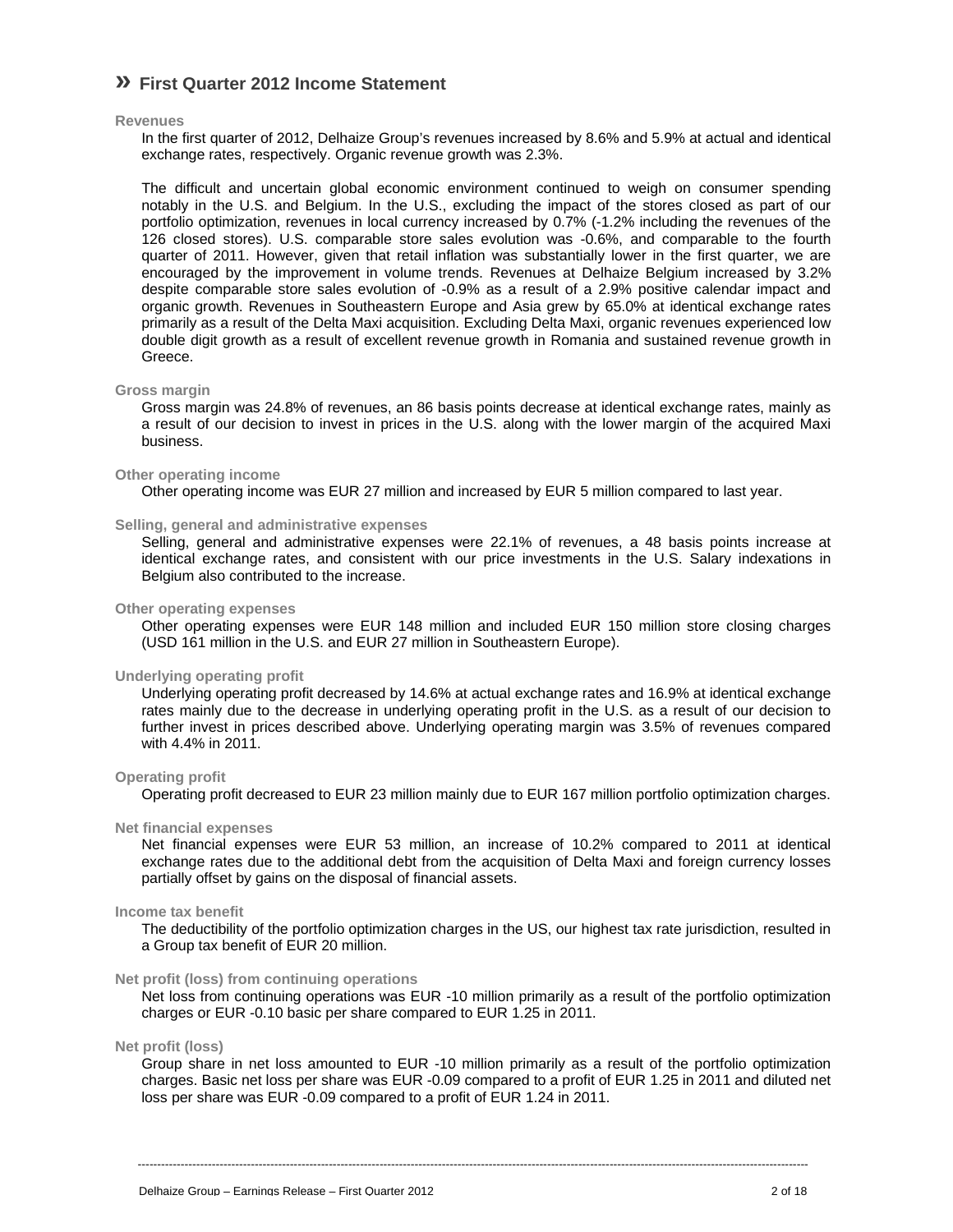### **» Cash Flow Statement and Balance Sheet**

#### **Free cash flow**

The decrease in free cash flow from EUR 252 million in the first quarter last year to EUR 85 million in the first quarter of 2012 is mainly explained by the timing of accounts payable and more capital expenditures.

#### **Net debt**

The net debt to equity ratio was 47.8% at the end of the first quarter compared to 48.7% at the end of 2011. Net debt decreased by EUR 141 million to EUR 2.5 billion mainly as a result of a EUR 85 million free cash flow generation and a favorable conversion effect of debt in foreign currency.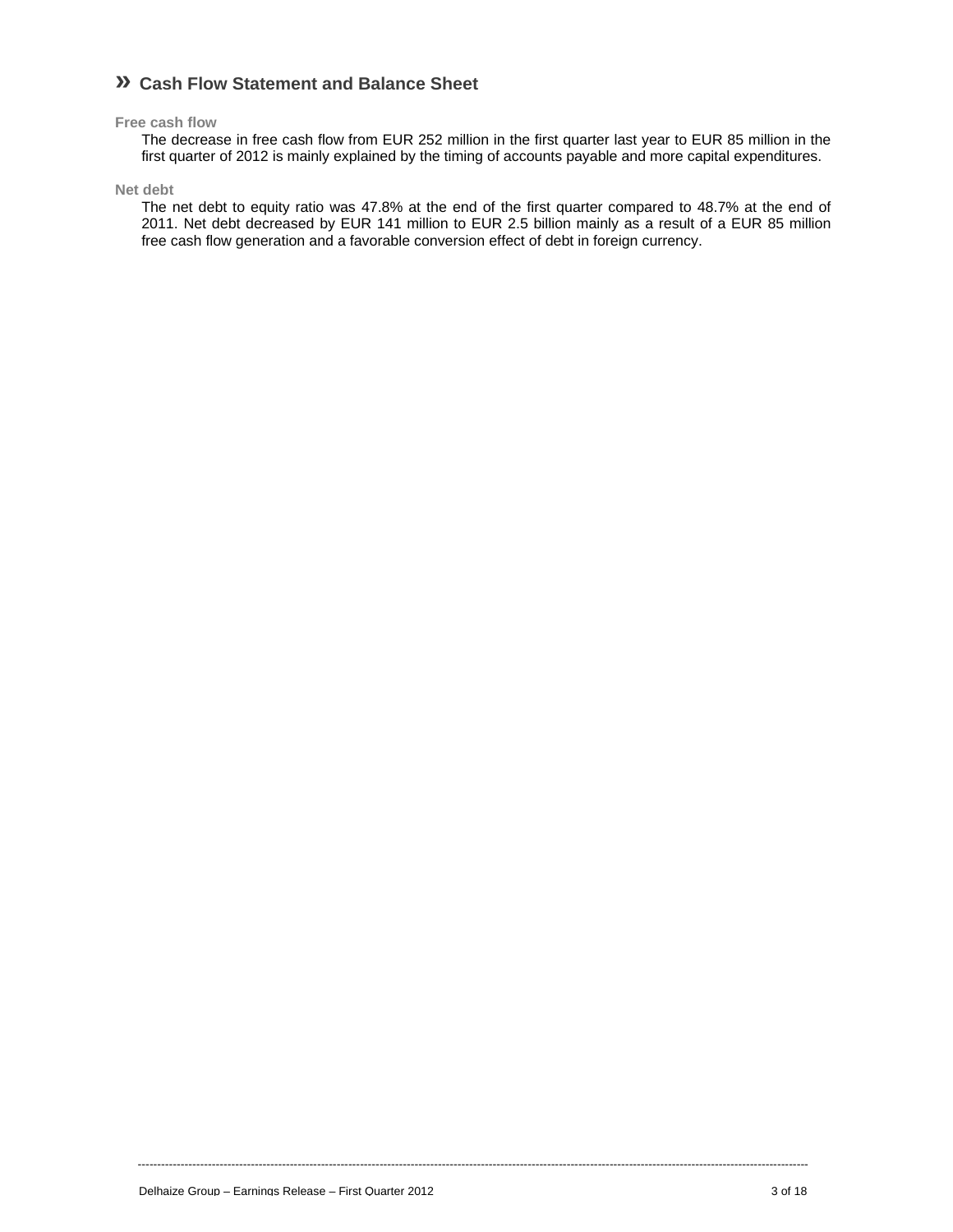### **» Segment Information (at actual exchange rates)**

| Q1 2012                   |               |                | <b>Revenues</b>          |               | <b>Underlying Operating</b><br>$Marqin^{(2)}$ |         | <b>Underlying Operating</b><br>Profit/(Loss) $(2)$ |         |               |
|---------------------------|---------------|----------------|--------------------------|---------------|-----------------------------------------------|---------|----------------------------------------------------|---------|---------------|
|                           | (in millions) | Q1 2012        | Q1 2011                  | 2012<br>/2011 | Q1 2012                                       | Q1 2011 | Q1 2012                                            | Q1 2011 | 2012<br>/2011 |
| <b>United States</b>      | USD           | 4624           | 4 6 8 2                  | $-1.2%$       | 3.7%                                          | 4.7%    | 173                                                | 221     | $-21.7%$      |
| <b>United States</b>      | <b>EUR</b>    | 3527           | 3422                     | $+3.1%$       | 3.7%                                          | 4.7%    | 132                                                | 162     | -18.2%        |
| Belgium                   | <b>EUR</b>    | 1 1 9 1        | 1 1 5 4                  | $+3.2%$       | 4.6%                                          | 4.9%    | 55                                                 | 57      | $-1.9%$       |
| SEE & Asia <sup>(1)</sup> | <b>EUR</b>    | 760            | 468                      | $+62.4%$      | 1.8%                                          | 2.2%    | 14                                                 | 10      | $+32.8%$      |
| Corporate                 | <b>EUR</b>    | $\blacksquare$ | $\overline{\phantom{a}}$ | N/A           | N/A                                           | N/A     | (12)                                               | (7)     | $-81.5%$      |
| <b>TOTAL</b>              | <b>EUR</b>    | 5478           | 5 0 4 4                  | $+8.6%$       | 3.5%                                          | 4.4%    | 189                                                | 222     | $-14.6%$      |

(1) The segment "Southeastern Europe & Asia" includes Maxi (Serbia, Bulgaria, Bosnia and Herzegovina, Montenegro and Albania), Alfa Beta (Greece), Mega Image (Romania) and 51% of Super Indo (Indonesia).

(2) For a definition of underlying operating profit, please refer to the "Definitions" page of this document. A reconciliation with reported operating profit is provided on page 16 of this document.

#### **United States**

In the first quarter of 2012, revenues in the U.S. decreased by 1.2% to USD 4.6 billion (EUR 3.5 billion). Excluding revenues from the 126 stores closed in February, U.S. revenues increased by 0.7%. Comparable store sales evolution was -0.6%. Volume trends improved compared to the fourth quarter of last year with positive results in our Food Lion Phase One stores that were repositioned and our Bottom Dollar Food stores. Given the current trading environment and our commitment to remain price competitive, we have further invested in prices, particularly at Food Lion, since the beginning of the year. This resulted in significantly lower retail inflation than cost inflation.

At the end of March 2012, Delhaize Group operated 1 541 supermarkets in the U.S., a decrease of 94 stores compared to March 2011 due to the closing of 126 stores earlier this year, partly offset by the expansion of Bottom Dollar Food.

In the first quarter of 2012, underlying operating profit decreased by 21.7% to USD 173 million mainly due to a decrease in gross margin resulting from our price investments. Underlying operating margin was 3.7% compared to 4.7% in 2011. If we exclude Bottom Dollar Food, underlying operating margin was 4.3%

#### **Belgium**

Revenues in Belgium were EUR 1.2 billion, an increase of 3.2% over 2011, with comparable store sales evolution of -0.9% (+2.0% before calendar impact adjustment) and new store openings. Competitive activity increased in intensity throughout the quarter and, in response, we further improved our price positioning.

The sales network included 822 stores at the end of the first quarter of 2012.

Underlying operating profit in Belgium decreased by 1.9% to EUR 55 million. Underlying operating margin was 4.6%, 24 basis points below last year, as a result of the impact of the automatic salary indexations.

#### **Southeastern Europe and Asia**

In the first quarter of 2012, revenues in Southeastern Europe and Asia increased by 62.4% to EUR 760 million mainly as a result of the Delta Maxi acquisition (consolidated as of August 1, 2011). Excluding Maxi, revenues grew by low double digits with strong comparable store sales growth in Romania and continued revenue growth and market share gains at Alfa Beta in spite of the very difficult economic environment in Greece. Revenue growth was also positively impacted by store openings throughout this segment.

At the end of the first quarter of 2012, the Southeastern Europe and Asia sales network included 946 stores, 9 more than at the end of 2011 as a result of store openings throughout the segment, especially in Romania, partly offset by the closing of 15 stores at Maxi as part of the portfolio optimization.

In the first quarter of 2012, underlying operating profit increased by 32.8% to EUR 14 million, while underlying operating margin decreased from 2.2% to 1.8% mostly due to new store openings.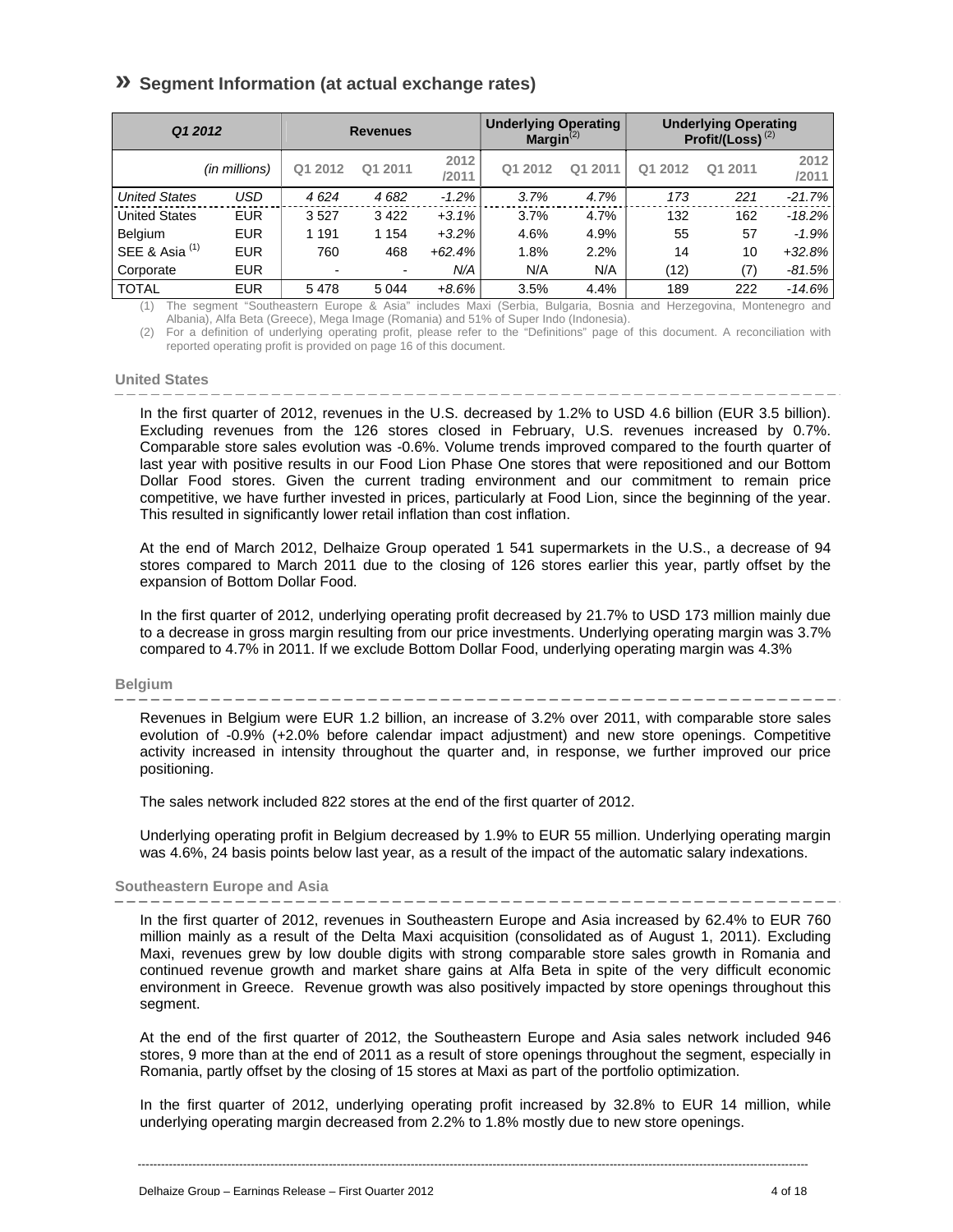### **» 2012 Outlook**

### **Growth initiatives**

### **1. Food Lion brand repositioning – accelerated momentum**

In the first quarter of 2012, the positive trends in the Food Lion Phase One stores continued to accelerate. Both comparable store sales growth and volume growth were positive, at 2.9% and 1.8% respectively, as a result of the strongest quarterly increases in the number of transactions (+4.0%) and in the number of items sold (+2.5%) since the re-launch in May 2011.

Phase Two, which consists of approximately 250 stores, commenced on March 28 in Norfolk, Richmond, Roanoke and Lynchburg, Virginia, and thus far has enjoyed significant increases in both sales and transactions.

Phase Three, which consists of approximately 260 stores, will be launched on schedule by the end of the summer.

### **2. Bottom Dollar Food expansion – continued strong revenue growth**

Bottom Dollar Food, our soft discount format in the U.S., continued to experience strong revenue growth. Both Philadelphia, which we entered in late 2010, and Pittsburgh, which we entered in early 2012, have generated revenues above our expectations.

#### **3. Maxi – continued improvements, especially in Serbia**

At Maxi, we continue to see improvements in our revenue growth. Serbia, which represents approximately 75% of total Maxi revenues, has recorded positive comparable store sales growth each month since September 2011 and positive volume growth in the first quarter of 2012.

#### **Increased focus**

Given the current trading environment in the U.S. and Belgium, we are increasing our focus on price competitiveness, cost reduction and free cash flow generation.

#### **1. Price competitiveness**

We will continue to improve our price competitiveness at Food Lion with the progressive roll-out of our brand repositioning. We will also improve our price competitiveness at Delhaize Belgium and Hannaford which will have a negative impact on margin for the remainder of the year.

#### **2. Cost reduction**

We remain on track to exceed our previously announced EUR 500 million gross annual cost savings target by the end of 2012. As of the end of the first quarter of 2012, we have realized approximately EUR 425 million gross cost savings. We plan to intensify our cost savings program to further fund our price investments.

#### **3. Free Cash Flow generation**

In order to fund our long-term growth initiatives, we will increase our focus on the generation of free cash flow through a more disciplined approach to capital expenditures and improvements in working capital. Therefore, we are updating our full year 2012 capital expenditures guidance to EUR 700-750 million compared to EUR 800–850 million previously communicated (both excluding leases and at identical exchange rates). We expect to be within our previously announced range of 200-230 new store openings for the year.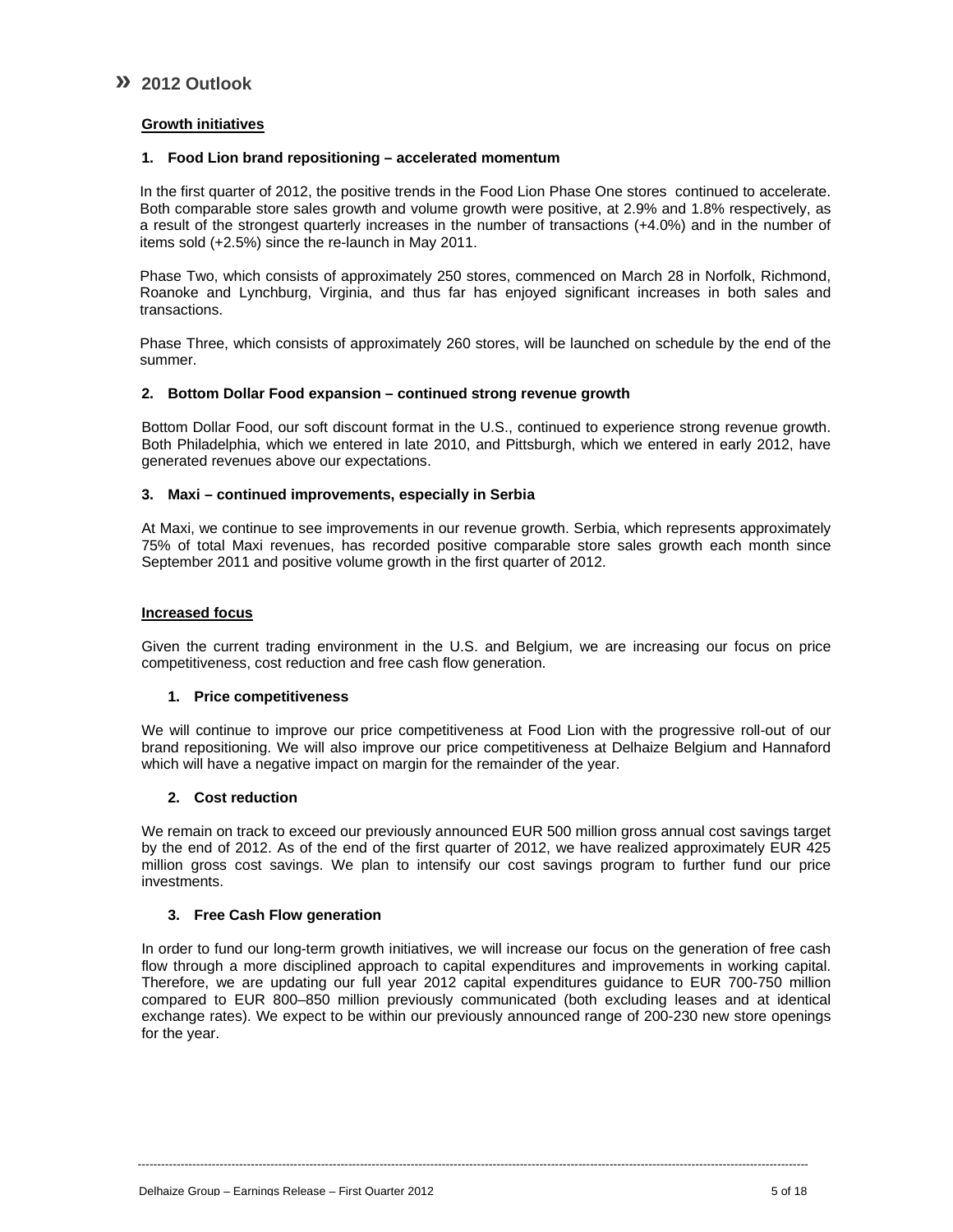#### **2012 Financial outlook**

- As a result of our increased focus on price competitiveness given the prevailing economic and competitive environment, we anticipate our underlying operating profit for the full year 2012 to decrease by 15% to 20% at identical exchange rates compared to 2011
- The second quarter in particular but also the third quarter underlying operating profit will be impacted by the Food Lion brand repositioning and our price investments at Hannaford and Delhaize Belgium
- Our target is to generate EUR 500 million free cash flow in 2012 through more discipline in our capital allocation and working capital improvements.

### **» Conference Call and Webcast**

Delhaize Group's management will comment on the first quarter 2012 results during a conference call starting May 3, 2012 at 03:00 pm CET / 09:00 am ET. The conference call can be attended by calling +44 (0)20 7136 2055 (U.K), +1 646 254 3360 (U.S.) or +32 2 620 0138 (Belgium), with "Delhaize" as password. The conference call will also be broadcast live over the internet at http://www.delhaizegroup.com. An on-demand replay of the webcast will be available after the conference call at http://www.delhaizegroup.com.

### **» Delhaize Group**

Delhaize Group is a Belgian international food retailer present in eleven countries on three continents. At the end of the first quarter of 2012, Delhaize Group's sales network consisted of 3 309 stores. In 2011, Delhaize Group posted EUR 21.1 billion (USD 29.4 billion) in revenues and EUR 475 million (USD 661 million) in net profit (Group share). At the end of 2011, Delhaize Group employed approximately 160 000 people. Delhaize Group's stock is listed on NYSE Euronext Brussels (DELB) and the New York Stock Exchange (DEG).

This press release is available in English, French and Dutch. You can also find it on the website http://www.delhaizegroup.com. Questions can be sent to investor@delhaizegroup.com.

----------------------------------------------------------------------------------------------------------------------------------------------------------------------------

### **» Financial Calendar**

- Ordinary and extraordinary general meeting of shareholders **May 24, 2012** May 24, 2012
- Press release 2012 second quarter results August 22, 2012
- Press release 2012 third quarter results November 7, 2012

### **» Contacts**

Chris Farrell: + 32 2 412 75 71 Aurélie Bultynck: + 32 2 412 83 61 Steven Vandenbroeke (media): +32 2 412 86 69 Amy Shue (U.S. investors): +1 704 633 82 50 (ext. 2529)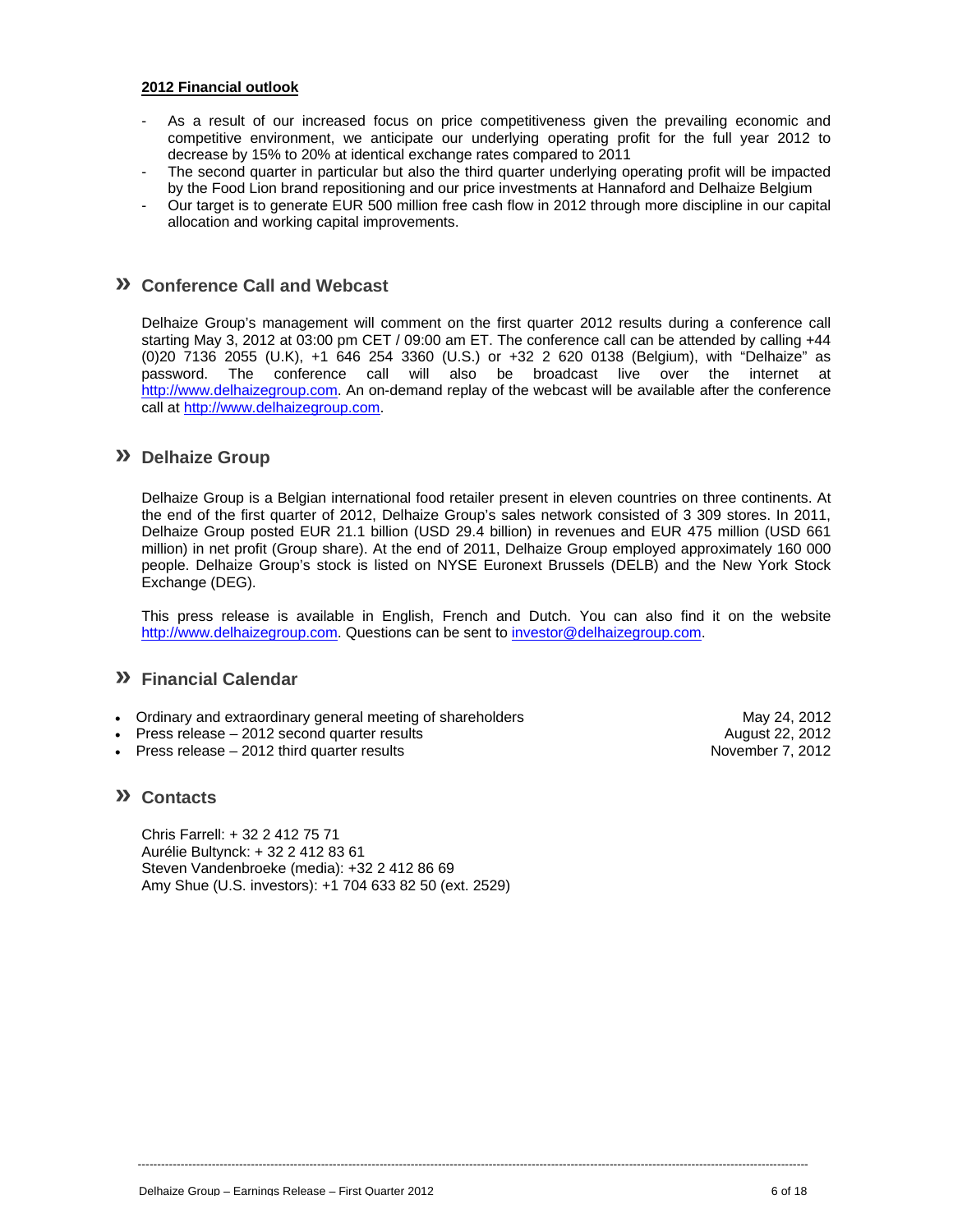# **DELHAIZE GROUP CONDENSED CONSOLIDATED FINANCIAL STATEMENTS**

| (in millions of EUR)                                            | Q1 2012     | Q1 2011          |
|-----------------------------------------------------------------|-------------|------------------|
| <b>Revenues</b>                                                 | 5478        | 5 0 4 4          |
| Cost of sales                                                   | (4121)      | (3754)           |
| <b>Gross profit</b>                                             | 1 3 5 7     | 1 2 9 0          |
| Gross margin                                                    | 24.8%       | 25.6%            |
| Other operating income                                          | 27          | 22               |
| Selling, general and administrative expenses                    | (1213)      | (1090)           |
| Other operating expenses                                        | (148)       | (4)              |
| <b>Operating profit</b>                                         | 23          | 218              |
| Operating margin                                                | 0.4%        | 4.3%             |
| Finance costs                                                   | (65)        | (49)             |
| Income from investments                                         | 12          | 2                |
| Profit (loss) before taxes and discontinued operations          | (30)        | $\overline{171}$ |
| Income tax (expense) / benefit                                  | 20          | (45)             |
| Net profit (loss) from continuing operations                    | (10)        | 126              |
| Result from discontinued operations, net of tax                 |             |                  |
| Net profit (loss), before non-controlling interests             | (10)        | 126              |
| Net profit (loss) attributable to non-controlling interests     |             |                  |
| Net profit (loss) attributable to equity holders of the Group - |             |                  |
| Group share in net profit (loss)                                | (10)        | 126              |
| (in EUR, except number of shares)                               |             |                  |
| Group share in net profit (loss) from continuing operations:    |             |                  |
| Basic earnings per share                                        | (0.10)      | 1.25             |
| Diluted earnings per share                                      | (0.10)      | 1.24             |
| Group share in net profit (loss):                               |             |                  |
| Basic earnings per share                                        | (0.09)      | 1.25             |
| Diluted earnings per share                                      | (0.09)      | 1.24             |
| Weighted average number of shares outstanding:                  |             |                  |
| Basic                                                           | 100 709 057 | 100 575 017      |
| <b>Diluted</b>                                                  | 101 126 297 | 101 557 886      |
| Shares issued at the end of the quarter                         | 101 892 190 | 101 555 281      |
| Shares outstanding at the end of the quarter                    | 100 711 264 | 100 548 649      |
| Average USD per EUR exchange rate                               | 1.3108      | 1.3680           |

# **» Condensed Consolidated Income Statement (Unaudited)**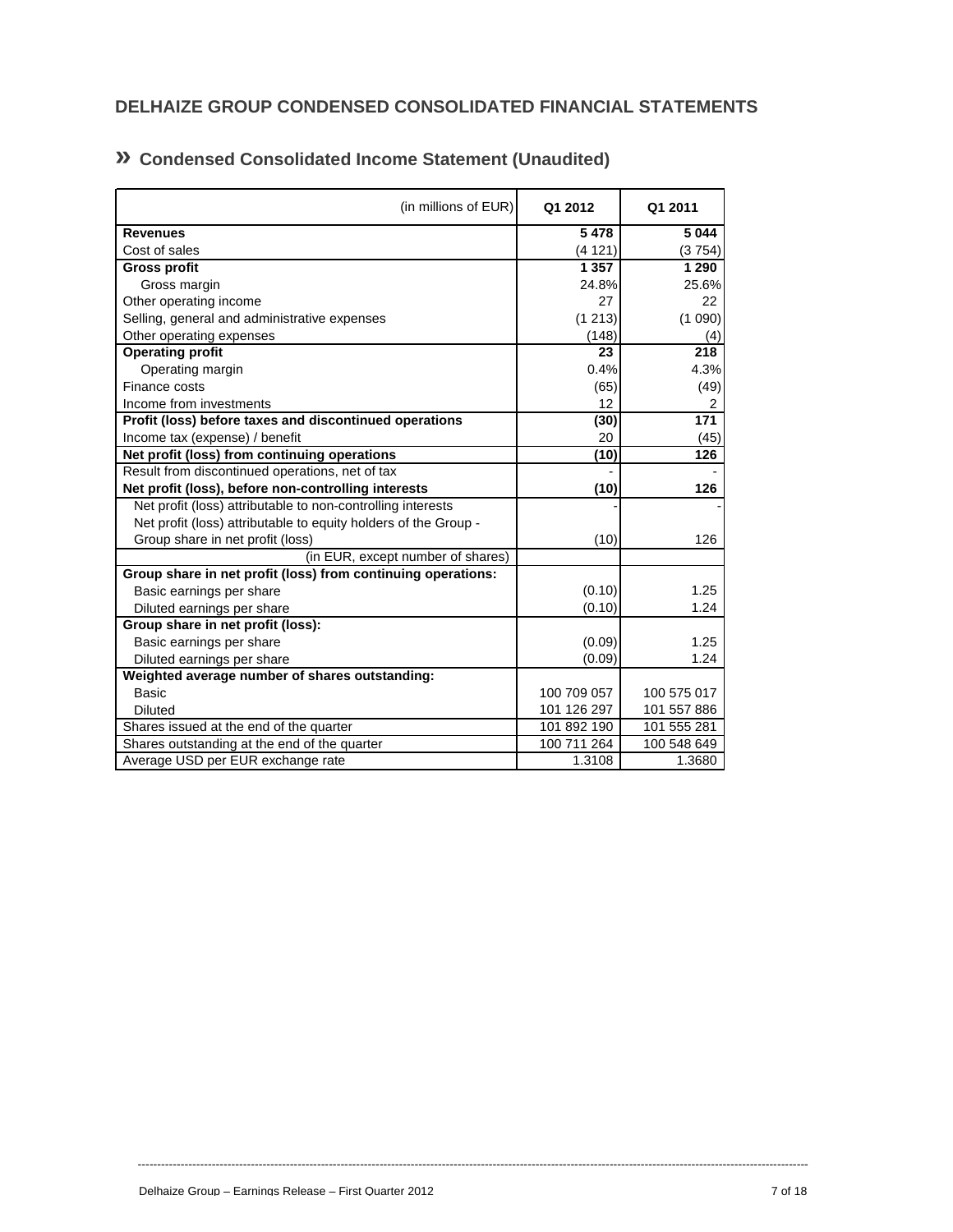# **» Condensed Consolidated Statement of Comprehensive Income (Unaudited)**

| (in millions of EUR)                                                      | Q1 2012 | Q1 2011 |
|---------------------------------------------------------------------------|---------|---------|
| Net profit (loss) of the period                                           | (10)    | 126     |
| Gain (loss) on cash flow hedge                                            | (5)     | (12)    |
| Reclassification adjustment to net profit                                 | 8       | 14      |
| Tax (expense) benefit                                                     | (1)     | (1)     |
| Gain (loss) on cash flow hedge, net of tax                                | 2       |         |
| Unrealized gain (loss) on financial assets available for sale             | (1)     | (1)     |
| Reclassification adjustment to net profit                                 | (6)     |         |
| Tax (expense) benefit                                                     |         |         |
| Unrealized gain (loss) on financial assets available for sale, net of tax | (6)     | (1)     |
| Exchange gain (loss) on translation of foreign operations                 | (176)   | (239)   |
| Reclassification adjustment to net profit                                 |         |         |
| Exchange gain (loss) on translation of foreign operations                 | (176)   | (239)   |
| Other comprehensive income                                                | (180)   | (239)   |
| Attributable to non-controlling interests                                 | (1)     |         |
| Attributable to equity holders of the Group                               | (179)   | (239)   |
| Total comprehensive income for the period                                 | (190)   | (113)   |
| Attributable to non-controlling interests                                 | (1)     |         |
| Attributable to equity holders of the Group                               | (189)   | (113)   |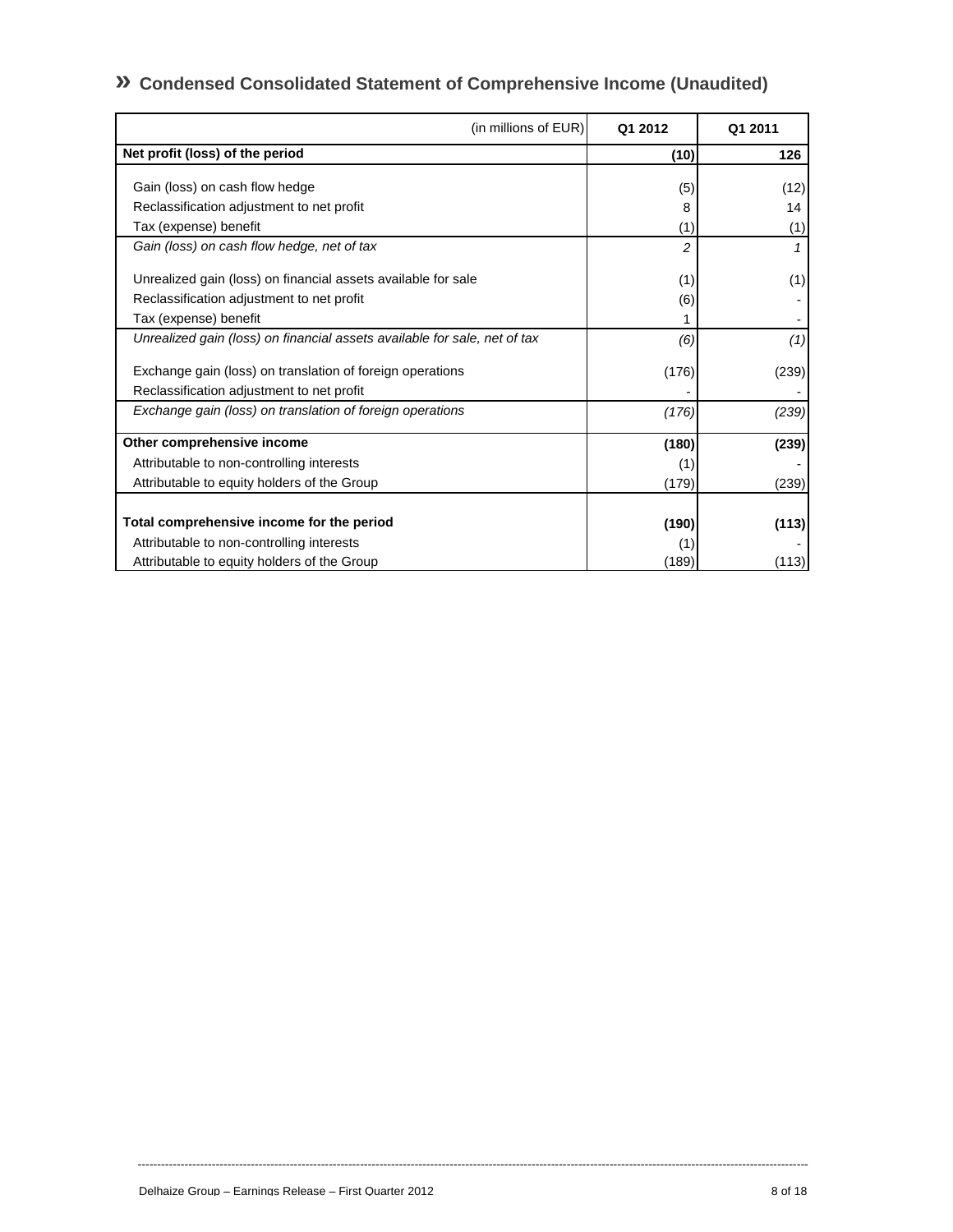| » Condensed Consolidated Balance Sheet (Unaudited) |
|----------------------------------------------------|
|----------------------------------------------------|

| (in millions of EUR)                | March 31, 2012 | December 31, 2011 | March 31, 2011 |
|-------------------------------------|----------------|-------------------|----------------|
| <b>Assets</b>                       |                |                   |                |
| <b>Non-current assets</b>           | 8835           | 9075              | 7583           |
| Goodwill                            | 3 2 6 9        | 3 3 7 3           | 2687           |
| Intangible assets                   | 826            | 855               | 601            |
| Property, plant and equipment       | 4426           | 4555              | 3890           |
| Investment property                 | 100            | 85                | 57             |
| <b>Financial assets</b>             | 31             | 31                | 150            |
| Derivative instruments              | 66             | 57                | 83             |
| Other non-current assets            | 117            | 119               | 115            |
| <b>Current assets</b>               | 2937           | 3 167             | 2980           |
| Inventories                         | 1561           | 1718              | 1 3 6 6        |
| Receivables and other assets        | 762            | 814               | 642            |
| <b>Financial assets</b>             | 100            | 115               | 55             |
| Derivative instruments              |                | 1                 |                |
| Cash and cash equivalents           | 433            | 432               | 917            |
| Assets classified as held for sale  | 81             | 87                |                |
| <b>Total assets</b>                 | 11 772         | 12 24 2           | 10 563         |
|                                     |                |                   |                |
| <b>Liabilities</b>                  |                |                   |                |
| <b>Total equity</b>                 | 5240           | 5430              | 4 957          |
| Shareholders' equity                | 5 2 3 0        | 5416              | 4956           |
| Non-controlling interests           | 10             | 14                | 1              |
| <b>Non-current liabilities</b>      | 3931           | 3 9 8 5           | 3 3 8 1        |
| Long-term debt                      | 2 2 8 5        | 2 3 2 5           | 1873           |
| Obligations under finance lease     | 660            | 689               | 645            |
| Deferred tax liabilities            | 559            | 625               | 556            |
| Derivative instruments              | 7              | 20                | 16             |
| Provisions                          | 352            | 253               | 227            |
| Other non-current liabilities       | 68             | 73                | 64             |
| <b>Current liabilities</b>          | 2601           | 2827              | 2 2 2 5        |
| Short-term borrowings               | 11             | 60                | 3              |
| Long-term debt - current portion    | 85             | 88                | 37             |
| Obligations under finance lease     | 59             | 61                | 55             |
| <b>Bank overdrafts</b>              |                |                   | 4              |
| Accounts payable                    | 1 601          | 1844              | 1 4 6 9        |
| Derivative instruments              |                |                   | 4              |
| Other current liabilities           | 845            | 774               | 653            |
| <b>Total liabilities and equity</b> | 11 772         | 12 24 2           | 10 563         |
| USD per EUR exchange rate           | 1.3356         | 1.2939            | 1.4207         |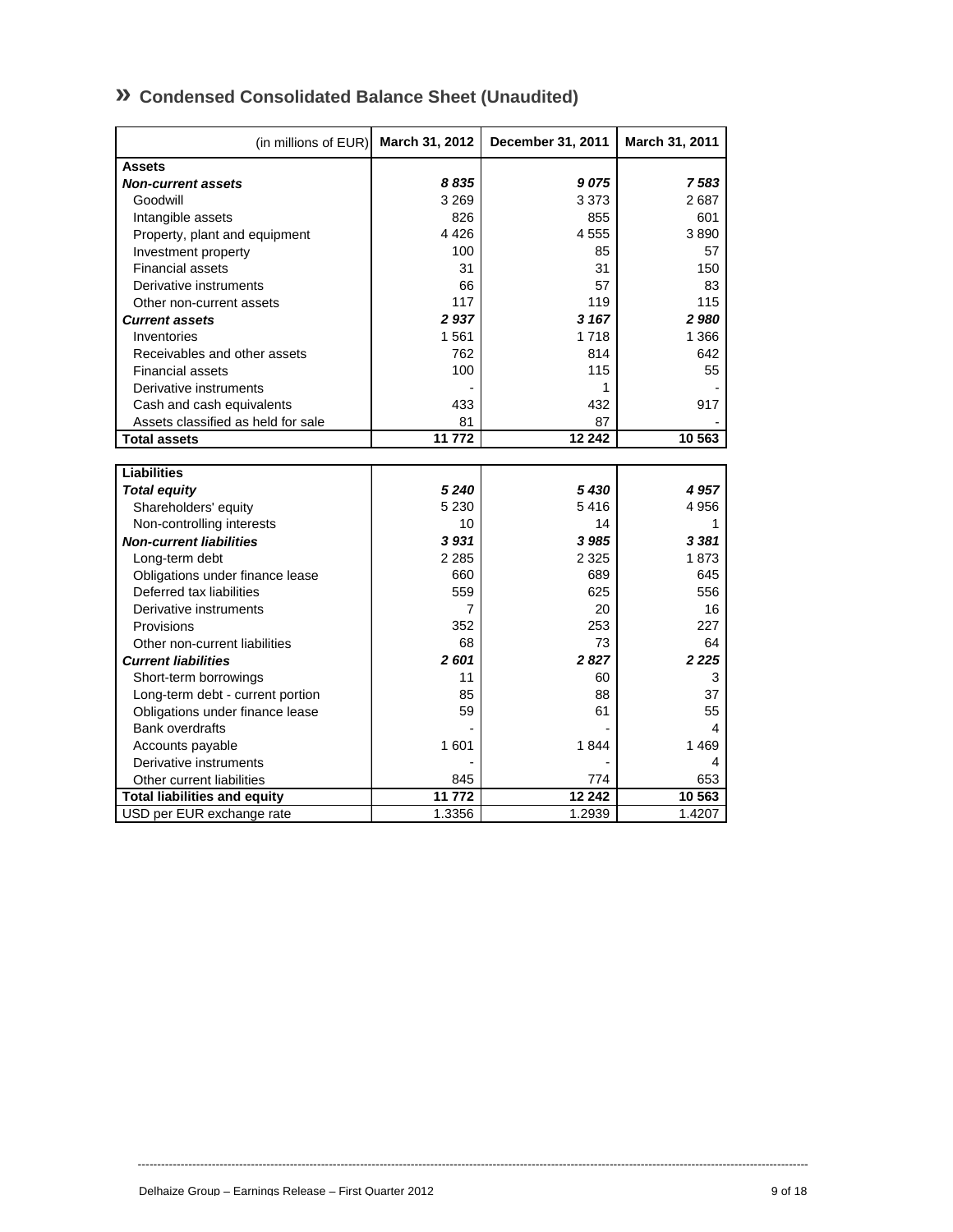## **» Condensed Consolidated Statement of Cash Flows (Unaudited)**

| (in millions of EUR)                                                                  | Q1 2012           | Q1 2011     |
|---------------------------------------------------------------------------------------|-------------------|-------------|
| <b>Operating activities</b>                                                           |                   |             |
| Net profit (loss), before non-controlling interests                                   | (10)              | 126         |
| Adjustments for:                                                                      |                   |             |
| Depreciation and amortization                                                         | 161               | 141         |
| Impairment                                                                            | (3)               | 2           |
| Income taxes, finance costs and income from investments                               | 34                | 93          |
| Other non-cash items                                                                  | 3                 | 4           |
| Changes in operating assets and liabilities                                           | 56                | 51          |
| Interest paid                                                                         | (32)              | (45)        |
| Interest received                                                                     | $\overline{2}$    | 3           |
| Income taxes paid                                                                     | (3)               | (4)         |
| Net cash provided by operating activities                                             | 208               | 371         |
| <b>Investing activities</b>                                                           |                   |             |
| Business acquisitions and disposals                                                   | 7                 | (4)         |
| Purchase of tangible and intangible assets (capital expenditures)                     | (146)             | (117)       |
| Sale of tangible and intangible assets                                                | 4                 | 2           |
| Net investment in debt securities                                                     |                   | (32)        |
| Other investing activities                                                            | 12                |             |
| Net cash used in investing activities                                                 | (123)             | (151)       |
| Cash flow before financing activities                                                 | 85                | 220         |
| <b>Financing activities</b>                                                           |                   |             |
| Exercise of share warrants and stock options                                          |                   | 1           |
| Treasury shares purchased                                                             |                   | (4)         |
| Non-controlling interests purchased                                                   | (2)               |             |
| Dividends paid, including dividends paid by subsidiaries to non-controlling interests | (2)               |             |
| <b>Escrow maturities</b>                                                              |                   | 1           |
| Borrowings under (repayments of) long-term loans,                                     | (15)              | (12)        |
| net of direct financing costs                                                         |                   |             |
| Borrowings under (repayments of) short-term loans, net                                | (49)              | (13)        |
| Settlement of derivative instruments                                                  |                   |             |
| Net cash used in financing activities                                                 | $\overline{(67)}$ | (27)        |
| Effect of foreign currency translation                                                | (17)              | (38)        |
| Net increase in cash and cash equivalents                                             | 1                 | 155         |
| Cash and cash equivalents at beginning of period                                      | 432               | 758         |
| Cash and cash equivalents at end of period                                            | 433               | $913^{(1)}$ |

----------------------------------------------------------------------------------------------------------------------------------------------------------------------------

 *(1) Net of EUR 4 million bank overdrafts*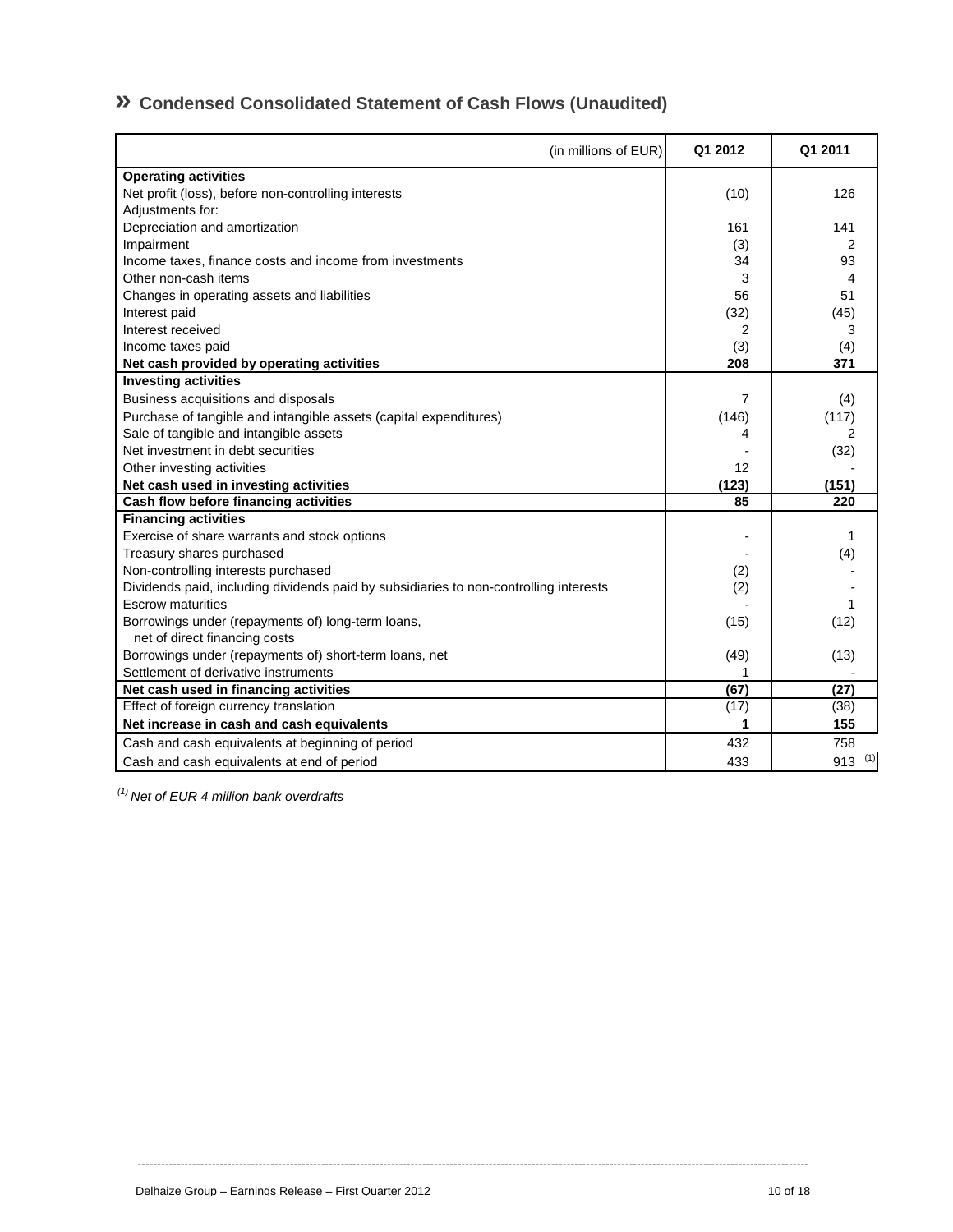# **» Condensed Consolidated Statement of Changes in Equity (Unaudited)**

| (in millions of EUR, except number of shares)                  | Shareholders'<br><b>Equity</b> | Non-controlling<br><b>Interests</b> | <b>Total Equity</b> |
|----------------------------------------------------------------|--------------------------------|-------------------------------------|---------------------|
| Balances at January 1, 2012                                    | 5416                           | 14                                  | 5430                |
| Other comprehensive income                                     | (179)                          | (1)                                 | (180)               |
| Net loss                                                       | (10)                           |                                     | (10)                |
| Total comprehensive income for the period                      | (189)                          | (1)                                 | (190)               |
| Share-based compensation expense                               | 3                              |                                     | 3                   |
| Non-controlling interests resulting from business combinations |                                | (1)                                 | (1)                 |
| Purchase of non-controlling interests                          |                                | (2)                                 | (2)                 |
| Balances at March 31, 2012                                     | 5 2 3 0                        | 10                                  | 5 2 4 0             |
| <b>Shares issued</b>                                           | 101 892 190                    |                                     |                     |
| <b>Treasury shares</b>                                         | 1 180 926                      |                                     |                     |
| <b>Shares outstanding</b>                                      | 100 711 264                    |                                     |                     |

| (in millions of EUR, except number of shares).                     | Shareholders'<br><b>Equity</b> | Non-controlling<br><b>Interests</b> | <b>Total Equity</b> |
|--------------------------------------------------------------------|--------------------------------|-------------------------------------|---------------------|
| <b>Balances at January 1, 2011</b>                                 | 5 0 6 8                        |                                     | 5 0 6 9             |
| Other comprehensive income                                         | (239)                          |                                     | (239)               |
| Net profit                                                         | 126                            |                                     | 126                 |
| Total comprehensive income for the period                          | (113)                          |                                     | (113)               |
| Treasury shares purchased                                          | (4)                            |                                     | (4)                 |
| Treasury shares sold upon exercise of employee stock options       |                                |                                     |                     |
| Excess tax benefit on employee stock options and restricted shares |                                |                                     |                     |
| Share-based compensation expense                                   |                                |                                     |                     |
| Balances at March 31, 2011                                         | 4956                           |                                     | 4 9 5 7             |
| <b>Shares issued</b>                                               | 101 555 281                    |                                     |                     |
| <b>Treasury shares</b>                                             | 1 006 632                      |                                     |                     |
| <b>Shares outstanding</b>                                          | 100 548 649                    |                                     |                     |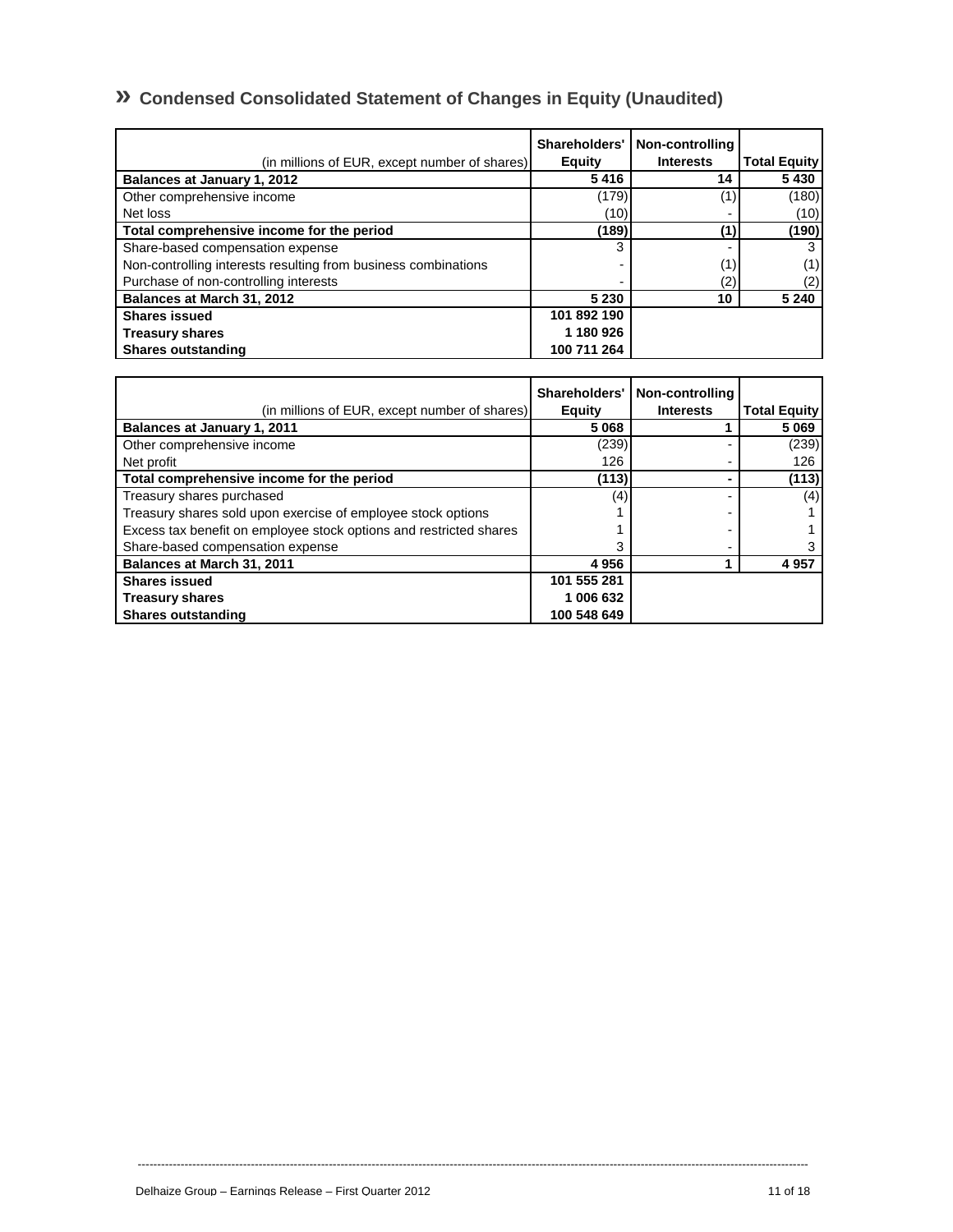### » **Selected Explanatory Notes**

#### **General information**

Delhaize Group is a Belgian international food retailer with operations in eleven countries on three continents. The Company's stock is listed on NYSE Euronext Brussels (DELB) and the New York Stock Exchange (DEG).

The condensed consolidated financial statements of the Group for the three months ended March 31, 2012 were authorized for issue by the Board of Directors on May 2, 2012.

This interim report only provides an explanation of events and transactions that are significant to an understanding of the changes in financial position and reporting since the last annual reporting period and, therefore, should be read in conjunction with the consolidated financial statements for the financial year ended December 31, 2011.

#### **Basis of presentation and accounting policies**

These condensed consolidated interim financial statements have been prepared in accordance with International Accounting Standard (IAS) 34 *Interim Financial Reporting*, as issued by the International Accounting Standards Board (IASB), and as adopted by the European Union (EU).

The condensed financial statements are presented in millions of euros, being the Group's presentation currency, except where stated otherwise.

The accounting policies adopted are consistent with those of the previous financial year except for the following new, amended or revised IFRS and IFRIC interpretations that have been adopted, as of January 1, 2012:

- Amendments to IAS 12 *Income Taxes;* and
- Amendmen*ts to* IFRS 7 *Derecognition Disclosure.*

The adoption of these new, amended or revised pronouncements did not have a significant impact on the condensed financial statements of the Group.

Delhaize Group did not early adopt any new IFRS standards or interpretations which were issued, but not yet effective as of the balance sheet date.

| Q1 2012                   |               |         | <b>Revenues</b> |               | <b>Operating Margin</b> |            | <b>Operating Profit/(Loss)</b> |         |               |
|---------------------------|---------------|---------|-----------------|---------------|-------------------------|------------|--------------------------------|---------|---------------|
|                           | (in millions) | Q1 2012 | Q1 2011         | 2012<br>/2011 | Q1 2012                 | 2011<br>Q1 | Q1 2012                        | Q1 2011 | 2012<br>/2011 |
| <b>United States</b>      | USD           | 4624    | 4682            | $-1.2%$       | (0.2)%                  | 4.6%       | (10)                           | 216     | $-104.6%$     |
| <b>United States</b>      | <b>EUR</b>    | 3527    | 3 4 2 2         | $+3.1%$       | (0.2)%                  | 4.6%       | (8)                            | 158     | $-104.8\%$    |
| Belgium                   | <b>EUR</b>    | 1 1 9 1 | 1 1 5 4         | $+3.2%$       | 4.7%                    | 4.9%       | 56                             | 57      | $-0.8%$       |
| SEE & Asia <sup>(1)</sup> | <b>EUR</b>    | 760     | 468             | $+62.4%$      | (1.8)%                  | 2.2%       | (13)                           | 10      | $-229.6%$     |
| Corporate                 | <b>EUR</b>    |         | -               | N/A           | N/A                     | N/A        | (12)                           | (7)     | $-81.5%$      |
| <b>TOTAL</b>              | <b>EUR</b>    | 5478    | 5 0 4 4         | $+8.6%$       | 0.4%                    | 4.3%       | 23                             | 218     | $-89.3\%$     |

**Segment reporting** 

(1) The segment "Southeastern Europe & Asia" includes Maxi (Serbia, Bulgaria, Bosnia and Herzegovina, Montenegro and Albania), Alfa Beta (Greece), Mega Image (Romania) and 51% of Super Indo (Indonesia).

#### **Portfolio optimization**

On January 12, 2012, Delhaize Group announced, following a thorough portfolio review of its stores, the decision to close 146 stores and one distribution center across its network: 126 stores in the U.S. (113 Food Lion, 7 Bloom and 6 Bottom Dollar Food stores) and 20 underperforming Maxi stores (in Serbia, Bulgaria and Bosnia and Herzegovina). The portfolio optimization impacted approximately 5 000 associates.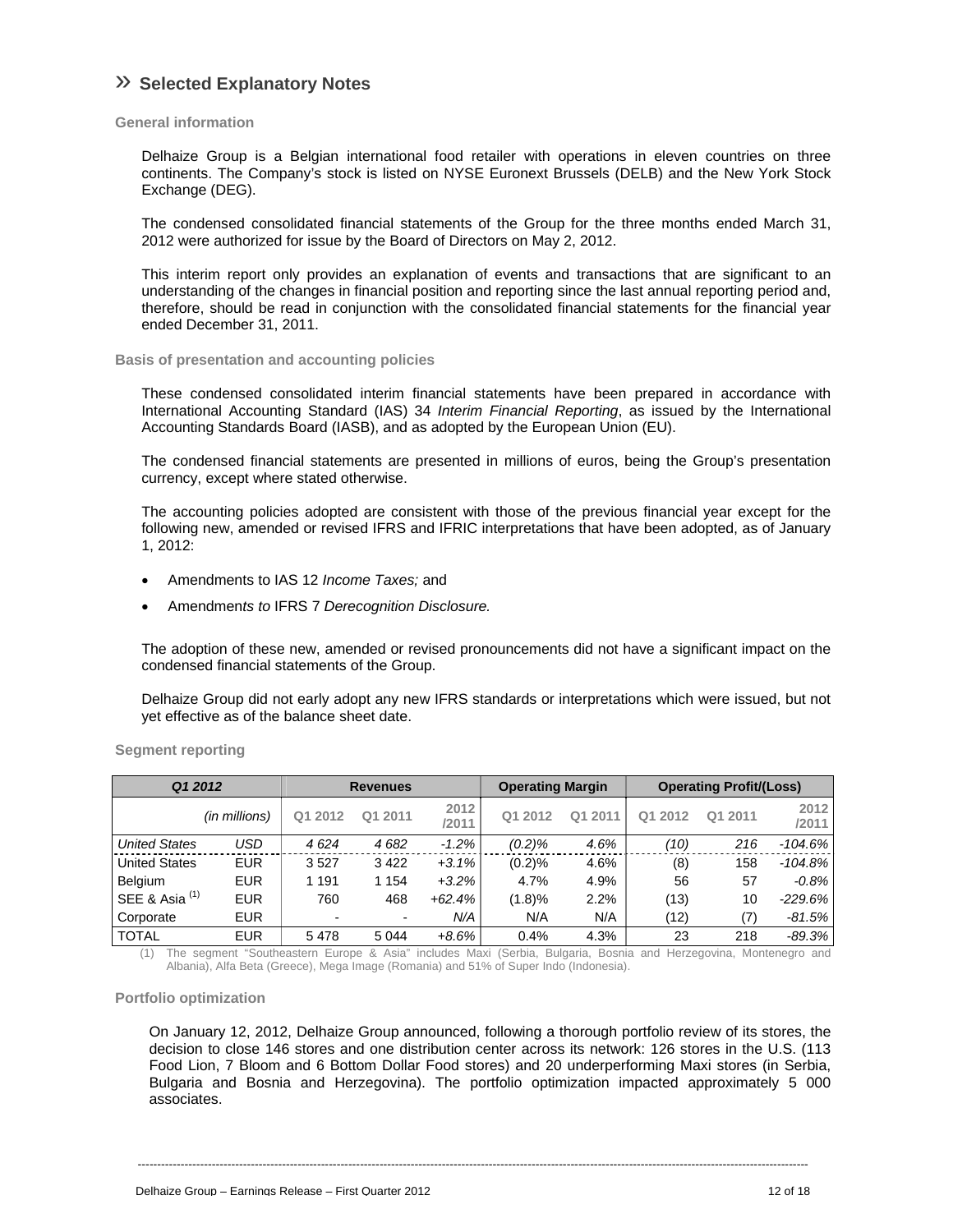During the first quarter of 2012, the Group recognized EUR 150 million of store closing expenses (approximately USD 161 million for the U.S. and EUR 27 million for Southeastern Europe) which primarily related to onerous lease contracts, severance obligations and other store closing related expenses. As a result of the portfolio optimization the closed store provision increased by EUR 130 million as of March 31, 2012.

#### **Business acquisitions and disposals**

In line with the customary purchase price adjustment clauses, Delhaize Group agreed during the first quarter of 2012 with the former owner of Delta Maxi to a reduction of the purchase price of EUR 5 million, reducing the purchase price from EUR 615 million to EUR 610 million. The Group continued during the quarter the process of identifying assets acquired and liabilities assumed and measuring them at acquisition date fair value, which resulted in an immaterial increase of goodwill. In total the provisional goodwill decreased by EUR 25 million, predominantly due to changes in exchange rates. Delhaize Group expects to complete the purchase price allocation process by the end of the second quarter 2012.

During the first three months of 2012, the Group entered into some small business acquisition agreements which resulted in an immaterial increase of goodwill.

Finally, during the first quarter of 2012, the Group sold one of its small Belgian transportation subsidiaries for an amount of EUR 3 million and recognized an immaterial gain.

#### **Non-controlling interests**

During the first quarter of 2012, Delhaize Group acquired small amounts of non-controlling interests held by third parties in its subsidiaries. The cash consideration transferred for the acquired non-controlling interests amounted to EUR 2 million and approximated the carrying amount of the non-controlling interests.

### » **Income Statement**

**Other operating income** 

| (in millions of EUR) $Q1 2012$ $Q1 2011$      |    |    |
|-----------------------------------------------|----|----|
| Rental income                                 | 13 | 10 |
| Income from waste recycling activities        | 5  |    |
| Services rendered to wholesale customers      | 2  |    |
| Gain on sale of property, plant and equipment | 2  |    |
| Other                                         | 5  |    |
| Total                                         | 27 |    |

**Other operating expenses** 

| (in millions of EUR)   Q1 2012   Q1 2011      |       |    |
|-----------------------------------------------|-------|----|
| Store closing expenses                        | (150) |    |
| Impairment                                    | 3     |    |
| Loss on sale of property, plant and equipment |       |    |
| Total                                         | (148) | 4) |

**Income from investments** 

Delhaize Group sold its remaining direct U.S. Treasury portfolio (EUR 93 million at December 31, 2011) during the first quarter of 2012, replacing it with investments in U.S. Treasury mutual funds. The Group recognized a gain of EUR 6 million, representing a reclassification adjustment from other comprehensive income into profit or loss.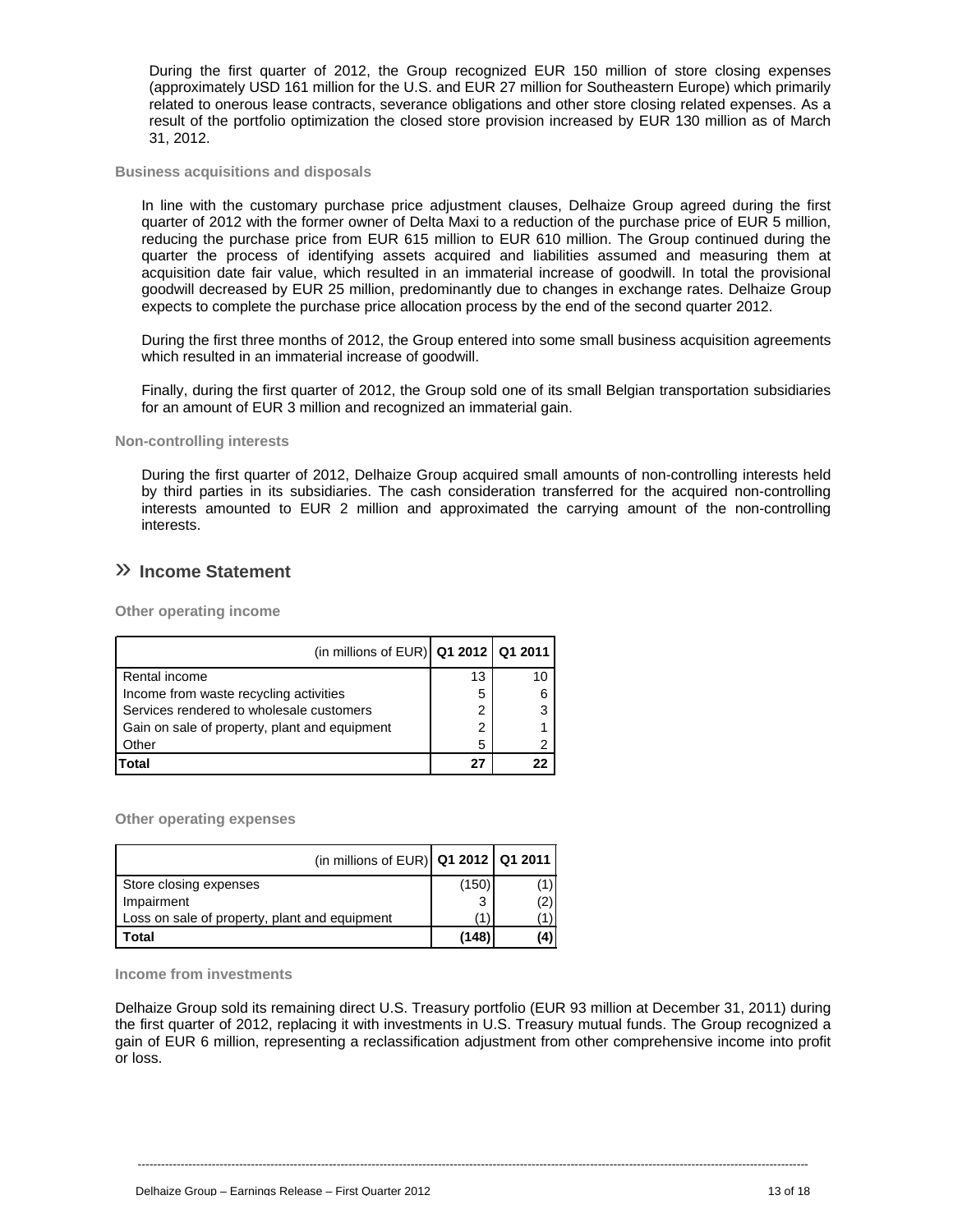### » **Balance Sheet and Cash Flow Statement**

**Property, plant and equipment** 

During the first quarter of 2012, Delhaize Group incurred capital expenditures of EUR 146 million consisting of EUR 129 million of property, plant and equipment and EUR 17 million of intangible assets.

In addition, the Group added property under finance leases for a total amount of EUR 8 million.

The carrying amount of tangible and intangible assets that were sold or disposed was EUR 4 million.

**Impairment of non-current assets** 

In the first quarter of 2012, the Group reversed property impairment charges of EUR 3 million.

**Issuance and repurchase of equity securities and debts** 

In the first quarter of 2012, Delhaize Group did not issue new shares but used 3 022 treasury shares to satisfy stock options. The Group owned 1 180 926 treasury shares at the end of March 2012.

The Group did not issue, repurchase or repay any of its debt during the first quarter of 2012, but launched a tender offer for parts of its debt, which was completed after period end.

#### **Dividends**

The gross dividend payment of EUR 1.76 per share, proposed by the Board of Directors in the 2011 financial statements is subject to shareholders' approval during the Ordinary General Meeting of May 24, 2012 and will be paid thereafter.

### » **Contingencies**

Contingencies are materially unchanged from those described in Note 34 on page 143 of the 2011 Annual Report.

### » **Key Events After Balance Sheet Closing Date**

On April 10, 2012, Delhaize Group completed a tender offer for cash prior to maturity of up to EUR 300 million aggregate principal amount of its outstanding EUR 500 million 5.625% notes due 2014. As a result, Delhaize Group purchased an aggregate nominal amount of EUR 191 million of the notes at a price of 108.079%. Following completion of the offer, an aggregate nominal amount of EUR 309 million of the notes remains outstanding.

The same day, Delhaize Group closed the issuance of USD 300 million senior notes with an annual interest rate of 4.125% due 2019. The senior notes were issued at a discount of 0.193% on the principal amount and the net proceeds were used in part to fund the repurchase of the above mentioned tendered notes and for general corporate purposes.

The new USD 300 million notes contain a change of control provision allowing their holders to require Delhaize Group to repurchase the notes in cash for an amount equal to 101% of the aggregated principal amount of the notes plus accrued and unpaid interest thereon (if any), upon the occurrence of both (a) a change in control and (b) a downgrading of our credit rating by the agencies Moody's and S&P.

This offering of the new notes was made to qualified investors pursuant to an effective registration statement filed by Delhaize Group with the U.S. Securities and Exchange Commission (SEC). The new notes of USD 300 million are not listed on any stock exchange.

Simultaneously, Delhaize Group entered into matching interest rate swaps to hedge the Group's exposure to changes of the fair value of the notes due to variability in market interest rates. The Group designated and documented this transaction as a fair value hedge. In addition, Delhaize Group entered

----------------------------------------------------------------------------------------------------------------------------------------------------------------------------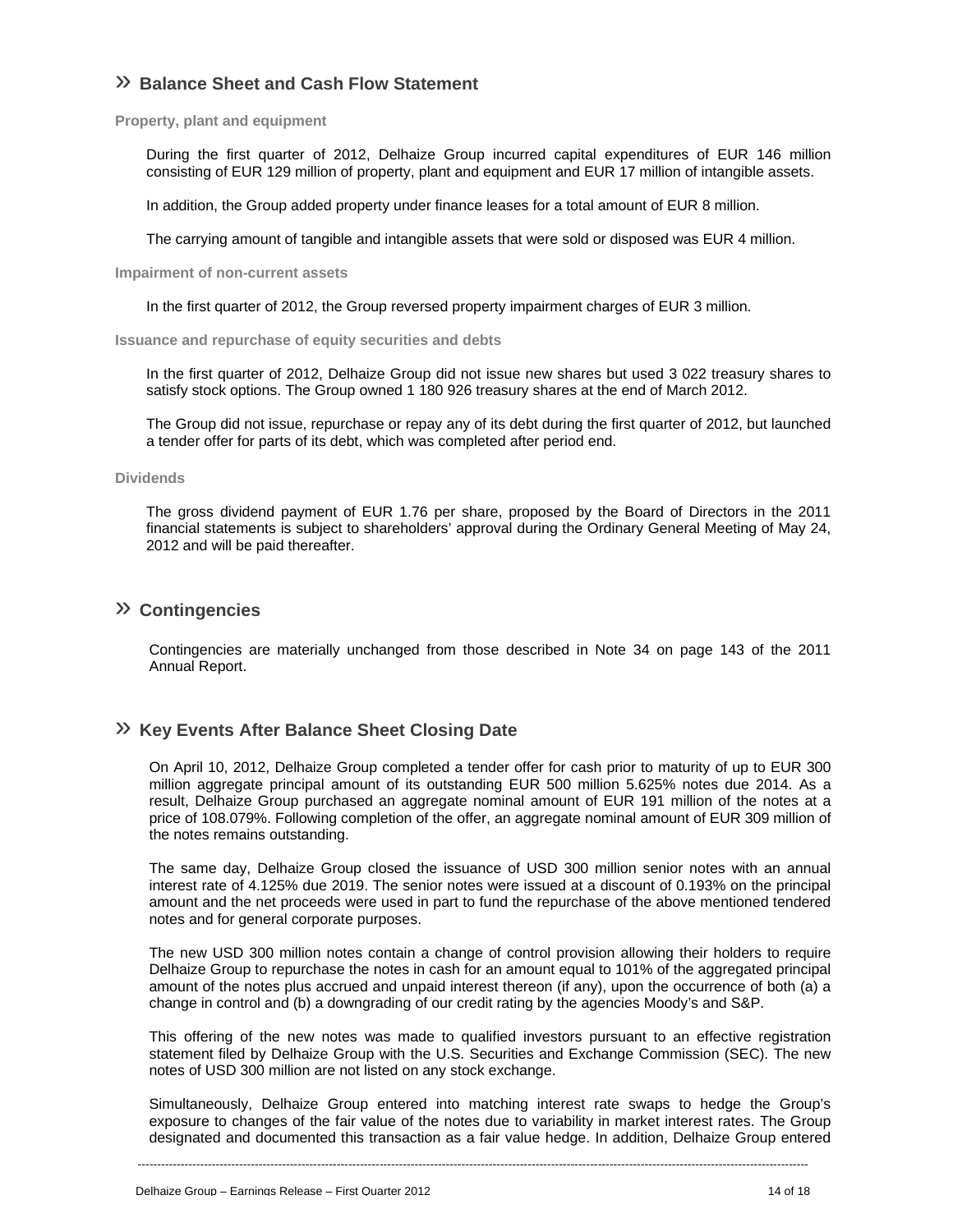into cross-currency swaps exchanging the principal amount (USD 300 million for EUR 225 million) and interest payments (both variable) to cover the foreign currency exposure of the notes. No hedge accounting was applied on this transaction because it is an economic hedge.

No other significant events took place after the balance sheet date.

### **OTHER FINANCIAL AND OPERATING INFORMATION (UNAUDITED)**

### **» Use of non-GAAP (Generally Accepted Accounting Principles) Financial Measures**

Delhaize Group uses certain non-GAAP measures in its financial communication. Delhaize Group does not consider these measures as alternative measures to net profit or other financial measures determined in accordance with IFRS. These measures as reported by Delhaize Group may differ from similarly titled measures used by other companies. We believe that these measures are important indicators of our business and are widely used by investors, analysts and other interested parties. In the press release, the non-GAAP measures are reconciled to financial measures prepared in accordance with IFRS.

### **» Number of Stores**

|                      | <b>End of 2011</b> | End of Q1 2012<br>Change Q1 2012 |         | <b>End of 2012</b><br><b>Planned</b> |
|----------------------|--------------------|----------------------------------|---------|--------------------------------------|
| <b>United States</b> | 1650               | $-109^{(1)}$                     | 1 541   |                                      |
| Belgium              | 821                | $+1$                             | 822     |                                      |
| Greece               | 251                | $+2$                             | 253     |                                      |
| Romania              | 105                | $+17$                            | 122     |                                      |
| Serbia               | 366                | $-4^{(1)}$                       | 362     |                                      |
| <b>Bulgaria</b>      | 42                 | $-4^{(1)}$                       | 38      |                                      |
| Bosnia<br>and        | 44                 | $-4^{(1)}$                       | 40      |                                      |
| Herzegovina          |                    |                                  |         |                                      |
| Albania              | 18                 |                                  | 18      |                                      |
| Montenegro           | 22                 |                                  | 22      |                                      |
| Indonesia            | 89                 | $+2$                             | 91      |                                      |
| <b>Total</b>         | 3 4 0 8            | -99                              | 3 3 0 9 | $3428 - 3458$                        |

 $<sup>(1)</sup>$  Resulting from the closing of 126 stores in the U.S. and 15 stores at Maxi in Q1 2012.</sup>

### **» Organic Revenue Growth Reconciliation**

| (in millions of EUR) 01 2012 01 2011                         |         |         | % Change |
|--------------------------------------------------------------|---------|---------|----------|
| <b>Revenues</b>                                              | 5478    | 5 0 4 4 | 8.6%     |
| Effect of exchange rates                                     | (135)   |         |          |
| Revenues at identical exchange rates                         | 5 3 4 3 | 5 0 4 4 | 5.9%     |
| Acquisitions                                                 | (253)   |         |          |
| Effect of the US store portfolio optimization <sup>(1)</sup> | (52)    | (118)   |          |
| <b>Divestitures</b>                                          |         |         |          |
| Organic revenue growth                                       | 5038    | 4926    | 2.3%     |

 $(1)$  The organic revenue growth excludes the revenues generated by the 126 U.S. stores which were closed in Q1 2012 as part of the portfolio optimization.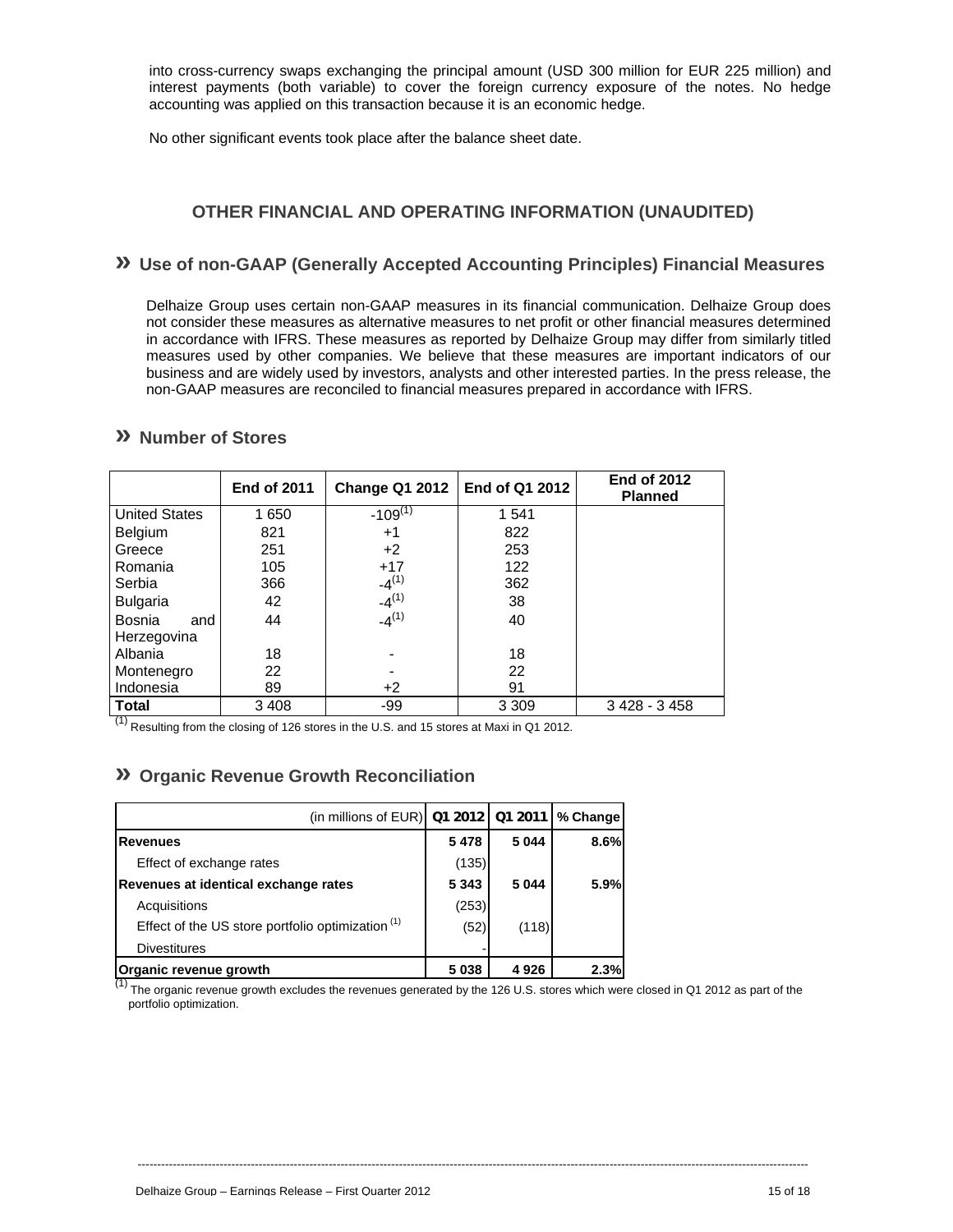### **» Underlying operating profit**

Delhaize Group believes "underlying operating profit" is a measure that, better than "operating profit," represents the underlying operating performance of the period for the Group as it adjusts for a number of elements that management considers as non-representative for underlying operating performance.

|                                             | Q1 2012   |                         |            |                                      |            |            |
|---------------------------------------------|-----------|-------------------------|------------|--------------------------------------|------------|------------|
| (in millions)<br>United I<br><b>States</b>  |           | United<br><b>States</b> |            | Belgium SEE & Asia Corporate   TOTAL |            |            |
|                                             | USD       | <b>EUR</b>              | <b>EUR</b> | <b>EUR</b>                           | <b>EUR</b> | <b>EUR</b> |
| Operating Profit (as reported)              | (10)      | (8)                     | 56         | (13)                                 | (12)       | 23         |
| Add/(substract):                            |           |                         |            |                                      |            |            |
| Fixed assets impairment charges (reversals) | (4)       | (3)                     |            |                                      |            | (3)        |
| Restructuring charges (reversals)           |           |                         |            |                                      |            |            |
| Store closing expenses (reversals)          | 161       | 123                     |            | 27                                   |            | 150        |
| (Gains)/losses on disposal of fixed assets  |           |                         | (1)        |                                      |            | (1)        |
| Other                                       | <b>26</b> | 20                      |            |                                      |            | 20         |
| <b>Underlying Operating Profit</b>          | 173       | 132                     | 55         | 14                                   | (12)       | 189        |

The first quarter of 2012 was significantly impacted by the store portfolio optimization: EUR 150 million of store closing expenses and EUR 3 million impairment reversals were recorded and EUR 20 million of related expenses, included in the caption "Other" and mainly consisted of sales price mark-downs and accelerated depreciation.

### **» Free Cash Flow Reconciliation**

| (in millions of EUR) $Q1 2012$            |       | <b>Q1 2011</b> |
|-------------------------------------------|-------|----------------|
| Net cash provided by operating activities | 208   | 371            |
| Net cash used in investing activities     | (123) | (151)          |
| Net investment in debt securities         |       | 32             |
| Free cash flow                            | 85    | 252            |

### **» Net Debt Reconciliation**

| (in millions of EUR, except net debt to equity ratio) March 31, 2012 |         | December 31, 2011 |
|----------------------------------------------------------------------|---------|-------------------|
| Non-current financial liabilities                                    | 2945    | 3014              |
| Current financial liabilities                                        | 155     | 209               |
| Derivative liabilities                                               |         | 20                |
| Derivative assets                                                    | (66)    | (58)              |
| Investment in securities - non-current                               | (13)    | (13)              |
| Investment in securities - current                                   | (89)    | (93)              |
| Cash and cash equivalents                                            | (433)   | (432)             |
| Net debt                                                             | 2 5 0 6 | 2647              |
| Net debt to equity ratio                                             | 47.8%   | 48.7%             |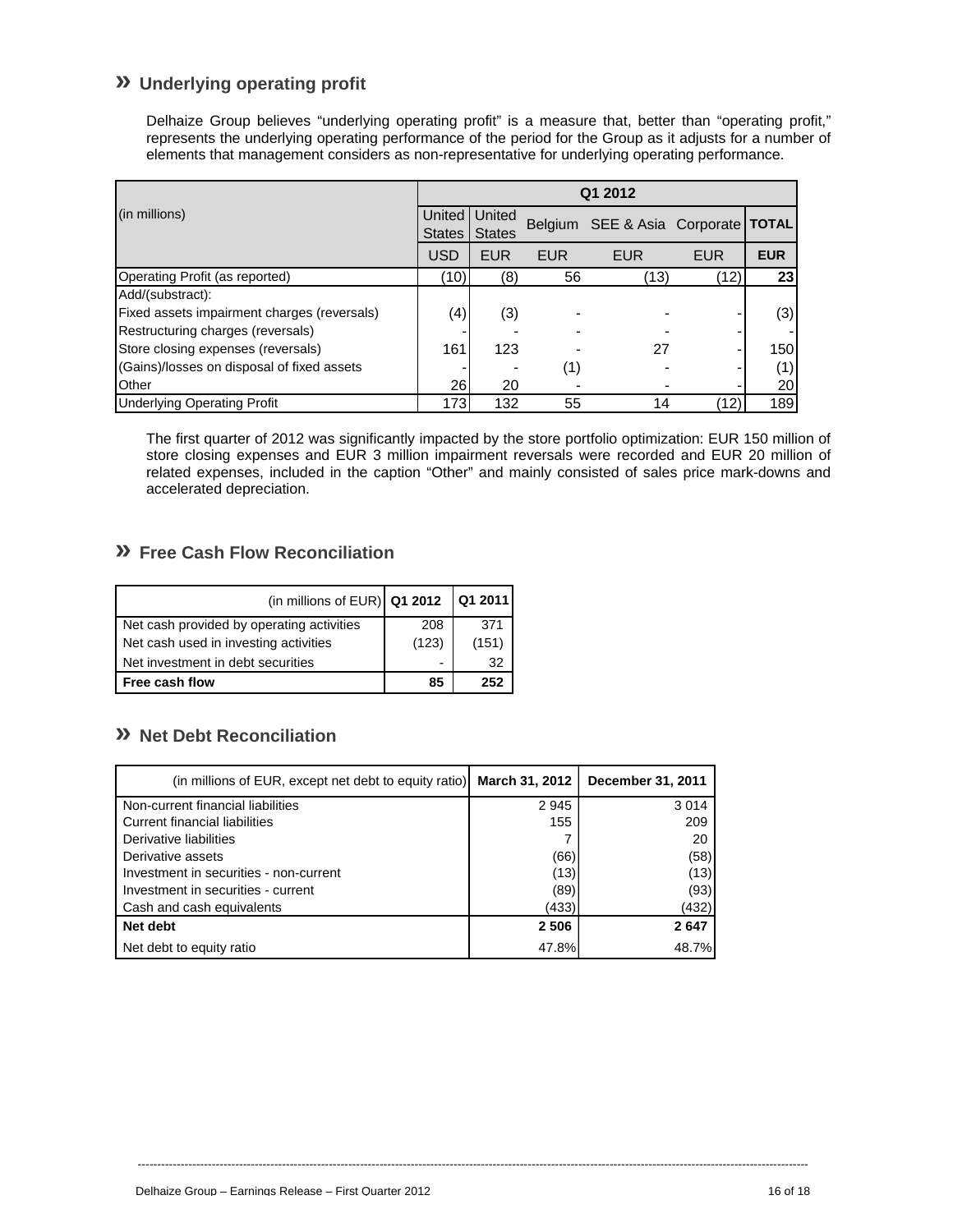### **» Identical Exchange Rates Reconciliation**

| (in millions of EUR, except per share amounts)  |                    | Q1 2012                            |                       | Q1 2011           | 2012/2011          |                       |
|-------------------------------------------------|--------------------|------------------------------------|-----------------------|-------------------|--------------------|-----------------------|
|                                                 | At Actual<br>Rates | Impact of<br><b>Exchange Rates</b> | At Identical<br>Rates | At Actual Rates   | At Actual<br>Rates | At Identical<br>Rates |
| Revenues                                        | 5478               | (135)                              | 5 3 4 3               | 5 0 4 4           | 8.6%               | 5.9%                  |
| Operating profit                                | 23                 |                                    | 24                    | 218               | (89.3%)            | $(89.0\%)$            |
| Net profit (loss) from continuing operations    | (10)               | 2                                  | (8)                   | 126               | N/A                | N/A                   |
| <b>Basic EPS from continuing operations</b>     | (0.10)             | 0.01                               | (0.09)                | 1.25              | N/A                | N/A                   |
| Net profit (loss) - Group share                 | (10)               | 2                                  | (8)                   | 126               | N/A                | N/A                   |
| Basic EPS from Group share in net profit (loss) | (0.09)             | 0.01                               | (0.08)                | 1.25              | N/A                | N/A                   |
| Free cash flow                                  | 85                 | (5)                                | 80                    | 252               | (66.2%)            | $(68.1\%)$            |
| (in millions of EUR)                            |                    | March 31, 2012                     |                       | December 31, 2011 |                    | Change                |
| Net debt                                        | 2 5 0 6            | 9                                  | 2515                  | 2647              | $(5.3\%)$          | $(5.0\%)$             |

### **CERTIFICATION OF RESPONSIBLE PERSONS**

The undersigned Pierre-Olivier Beckers, President and Chief Executive Officer of Delhaize Group, and Pierre Bouchut, Chief Financial Officer of Delhaize Group, confirm that to the best of their knowledge:

a) these interim condensed consolidated financial statements for the three-month period ending March 31, 2012 are prepared in accordance with IFRS (International Financial Reporting Standards) and give, in all material respects, a true and fair view of the consolidated financial position and consolidated results of Delhaize Group and of its subsidiaries included in the consolidation;

b) the interim financial report gives, in all material respects, a true and fair view of all important events and significant transactions with related parties that have occurred in the first three months of the fiscal year 2012 and their effects on the summary financial statements, as well as an overview of the most significant risks and uncertainties with which we are confronted.

Brussels, May 2, 2012

Pierre-Olivier Beckers **Pierre Bouchut** Pierre Bouchut

President and CEO **Executive Vice President and CFO** 

### **REPORT OF THE STATUTORY AUDITOR**

We have performed a limited review of the accompanying condensed consolidated income statements, statements of comprehensive income, balance sheets, statements of cash flows, statements of changes in shareholders' equity and selected explanatory notes (jointly the "interim financial information") of Delhaize Brothers and Co "The Lion" (Delhaize Group) SA ("the company") and its subsidiaries (jointly "the group") for the three months period ended 31 March 2012. The Board of Directors of the company is responsible for the preparation and fair presentation of this interim financial information. Our responsibility is to express a conclusion on this interim financial information based on our review.

The interim financial information has been prepared in accordance with IAS 34, "Interim Financial Reporting" as adopted by the EU.

Our limited review of the interim financial information was conducted in accordance with the recommended auditing standards on limited reviews applicable in Belgium, as issued by the "Institut des Réviseurs d'Entreprises/Instituut van de Bedrijfsrevisoren". A limited review consists of making inquiries of group management and applying analytical and other review procedures to the interim financial information and underlying financial data. A limited review is substantially less in scope than an audit performed in accordance with the auditing standards on consolidated annual accounts as issued by the "Institut des Réviseurs d'Entreprises/Instituut van de Bedrijfsrevisoren". Accordingly, we do not express an audit opinion.

Based on our limited review, nothing has come to our attention that causes us to believe that the interim financial information for the three months period ended 31 March 2012 is not prepared, in all material respects, in accordance with IAS 34 Interim Financial Reporting as adopted by the EU.